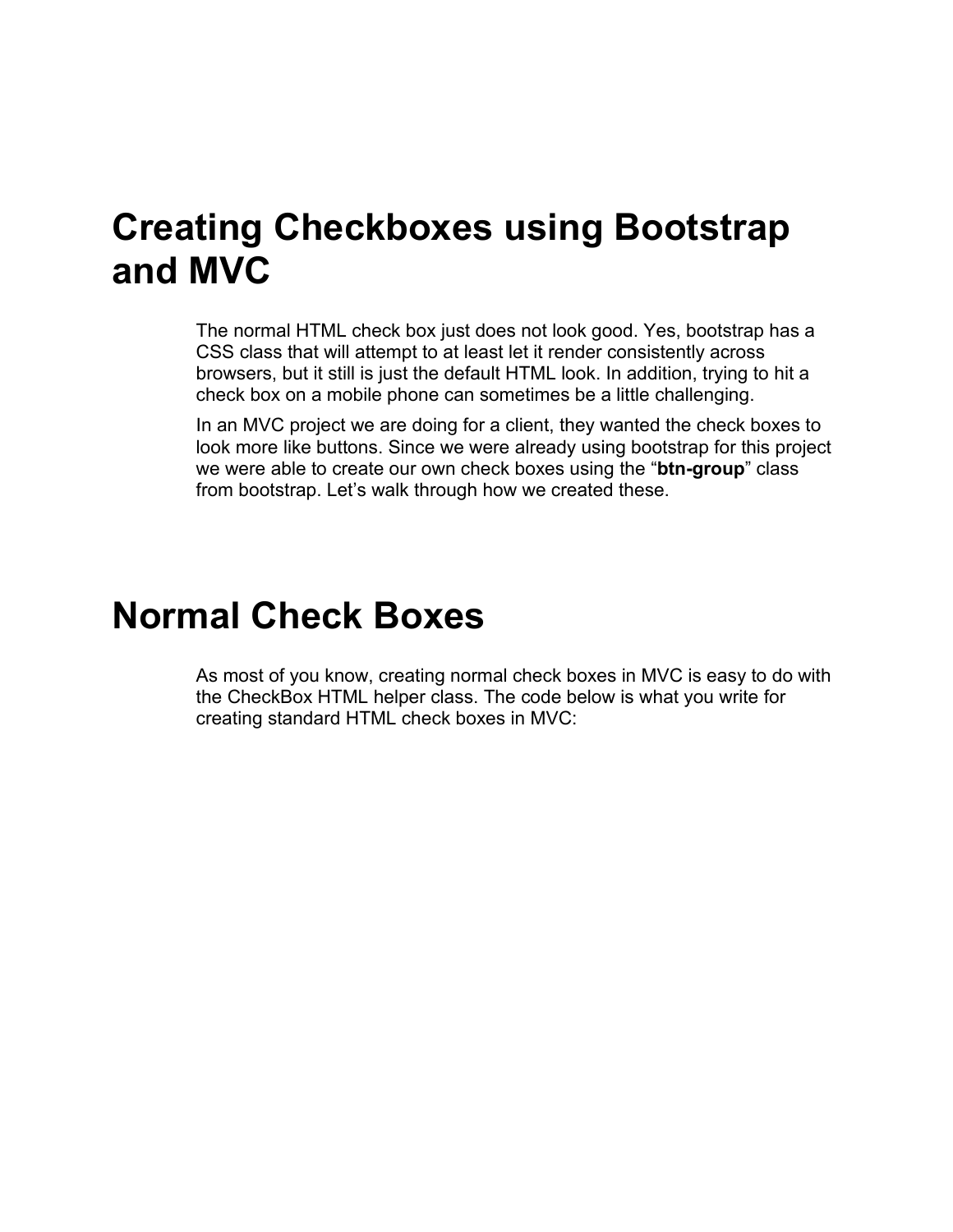```
@using (Html.BeginForm())
{
  <div>
     @Html.CheckBox("IsJazz") Jazz
     @Html.CheckBox("IsCountry") Country
     @Html.CheckBox("IsRock") Rock
  \langle div\rangle}
```
## **Bootstrap Check Boxes**

With bootstrap you add a <div> with a class of either "checkbox" or "checkbox-inline" around your check boxes. You also add a <label> element around the check boxes in order to use bootstrap's styling of labels. Normally this gives you a bolder font for the actual text of the check box.

```
@using (Html.BeginForm())
{
   <div class="form-group">
     <div class="checkbox-inline">
       <label>
         @Html.CheckBox("IsJazz") Jazz
       </label>
    \langlediv> <div class="checkbox-inline">
       <label>
         @Html.CheckBox("IsCountry") Country
       </label>
    \langlediv\rangle <div class="checkbox-inline">
       <label>
          @Html.CheckBox("IsRock") Rock
       </label>
    \langle/div\rangle\langle div>
}
```
Both of the above pieces of code will produce some output that looks like the check boxes shown in Figure 1.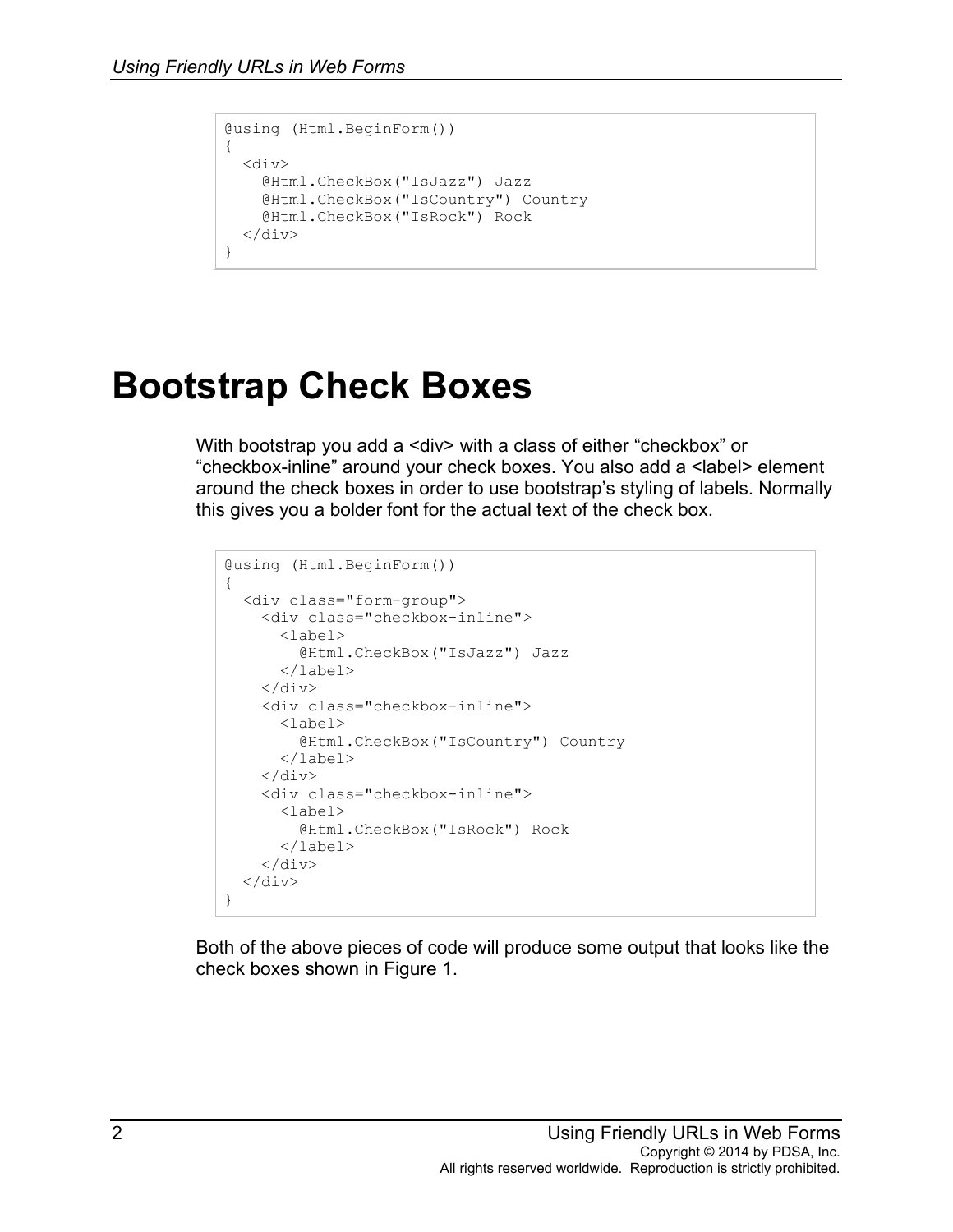

Figure 1: Normal HTML Check boxes

## **Use Button Groups**

One of the classes that bootstrap supplies is "btn-group". This class combined with the data-toggle="buttons" gives you the ability to create check boxes that look like standard buttons but will toggle when pressed. What is nice about check boxes expressed this way is you can really tell that the label is a part of the check box. When you click on one of the buttons you will see it change color. In addition, these buttons are much easier to press on a mobile device.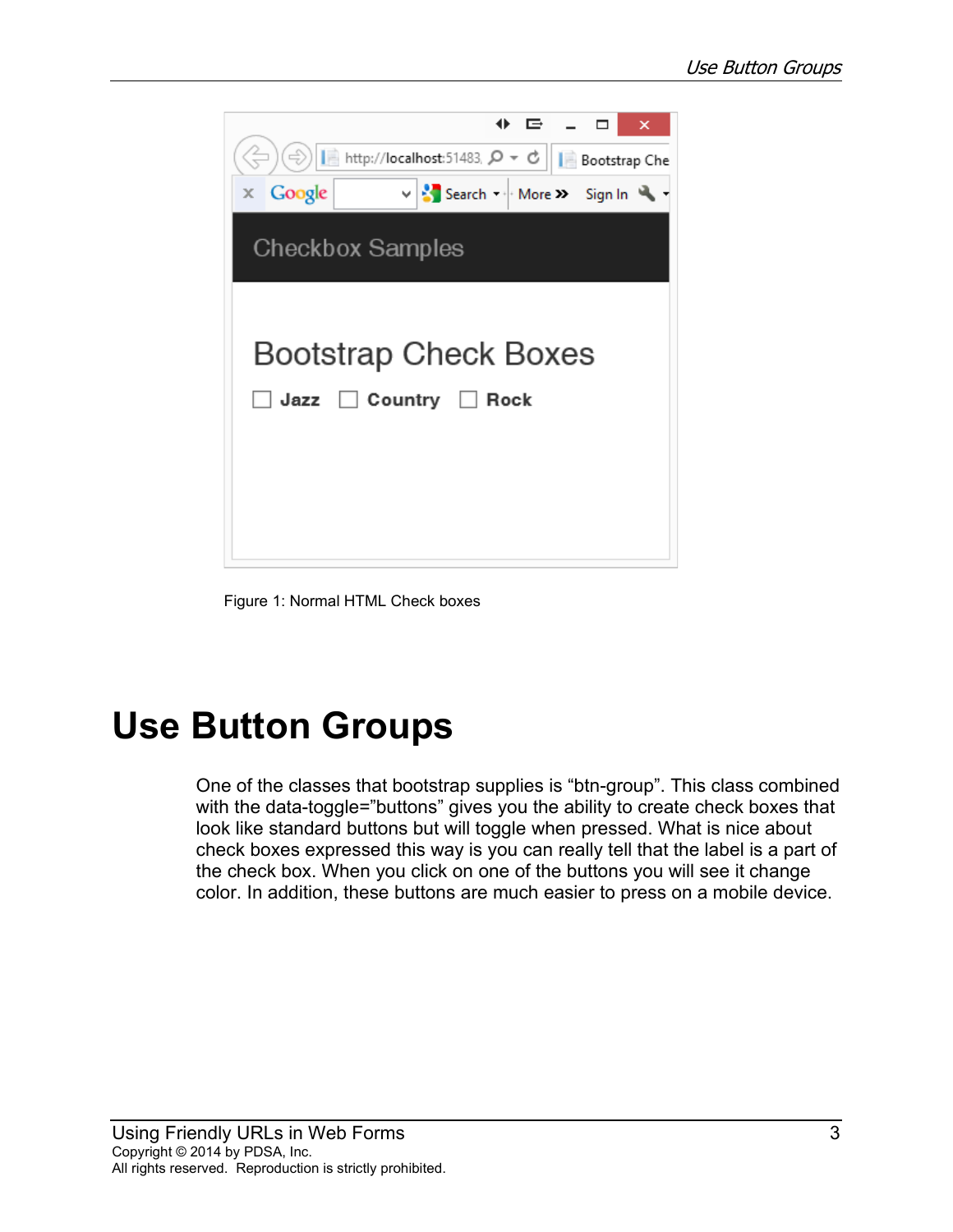```
@using (Html.BeginForm())
{
   <div class="form-group">
     <div class="btn-group" data-toggle="buttons">
       <label class="btn btn-primary">
         @Html.CheckBox("IsJazz") Jazz
       </label>
       <label class="btn btn-primary active">
         @Html.CheckBox("IsCountry") Country
       </label>
       <label class="btn btn-primary">
         @Html.CheckBox("IsRock") Rock
       </label>
    \langle/div\rangle\langlediv>
}
```
Note the use of the "active" class on the Country check box. This is what makes this one selected when you display the screen (see Figure 2).



Figure 2: Check boxes displayed as button groups.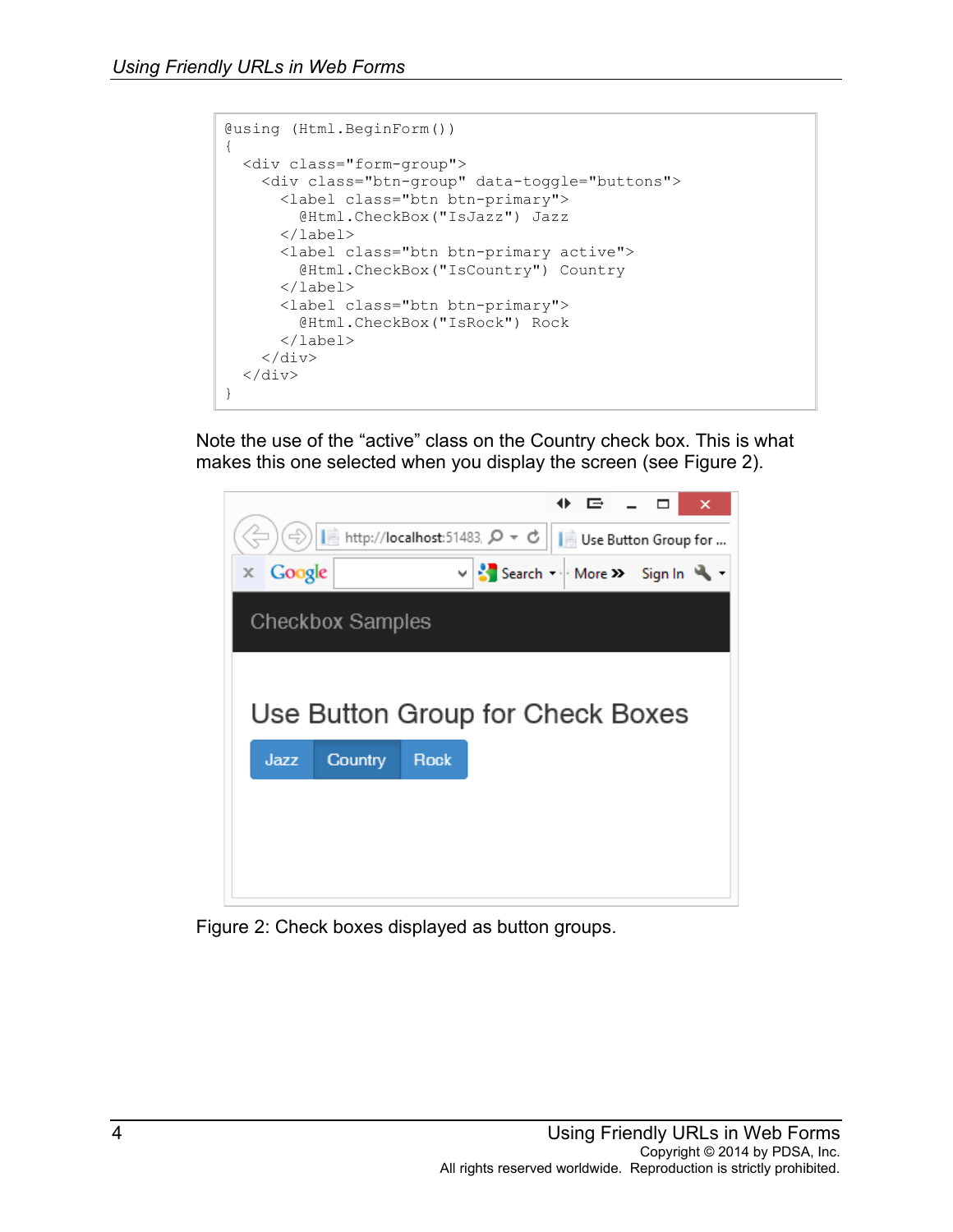# **Add Glyphs**

Users are used to seeing a check mark or an empty box next to the label for check box controls. So, you should add those into your design. Use the builtin glyphs in bootstrap to display a check or an empty box. Below is the code to do this:

```
@using (Html.BeginForm())
{
   <div class="form-group">
     <div class="btn-group" data-toggle="buttons">
       <label class="btn btn-primary">
         <span class="glyphicon glyphicon-unchecked"></span>
         @Html.CheckBox("IsJazz", true) Jazz
       </label>
       <label class="btn btn-primary active">
         <span class="glyphicon glyphicon-ok-circle"></span>
         @Html.CheckBox("IsCountry") Country
       </label>
       <label class="btn btn-primary">
         <span class="glyphicon glyphicon-unchecked"></span>
         @Html.CheckBox("IsRock", true) Rock
      \langle/label>
    \langle/div\rangle\langle div>
}
```
Take a look at the Country check box. There are two modifications to this check box. First, you add the "active" class on the <label> element. This makes it a different color from the other two check boxes. You also change the glyph in the <span> element from "glyphicon-unchecked" to "glyphiconok-circle" to give it a check mark within a circle.

Feel free to use whatever icons you want. Font Awesome [\(www.fontawesome.io\)](http://www.fontawesome.io/) has a lot of different CSS glyphs that you can use instead of the limited ones in bootstrap.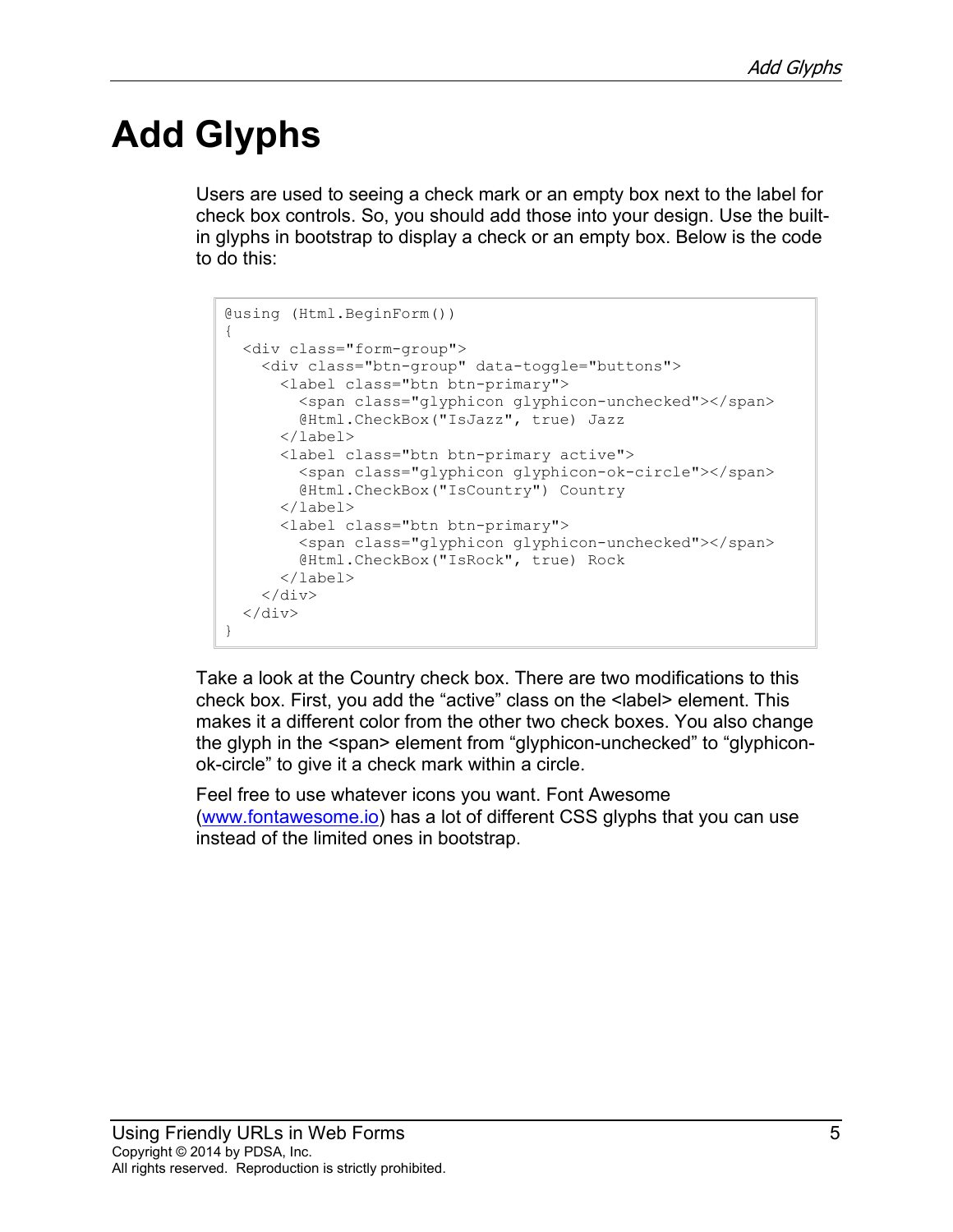

Figure 3: Add glyphs to make the buttons look more like check boxes.

# **Change Glyphs Dynamically using jQuery**

When the user clicks on a check box you want to toggle the glyph. Luckily when you click on the check box, bootstrap takes care of toggling the "active" class on the <label> elements for you. All you need to do is to write some jQuery to toggle the glyphs. Below is the jQuery code you add at the bottom of the .cshtml MVC page to toggle the glyphs.